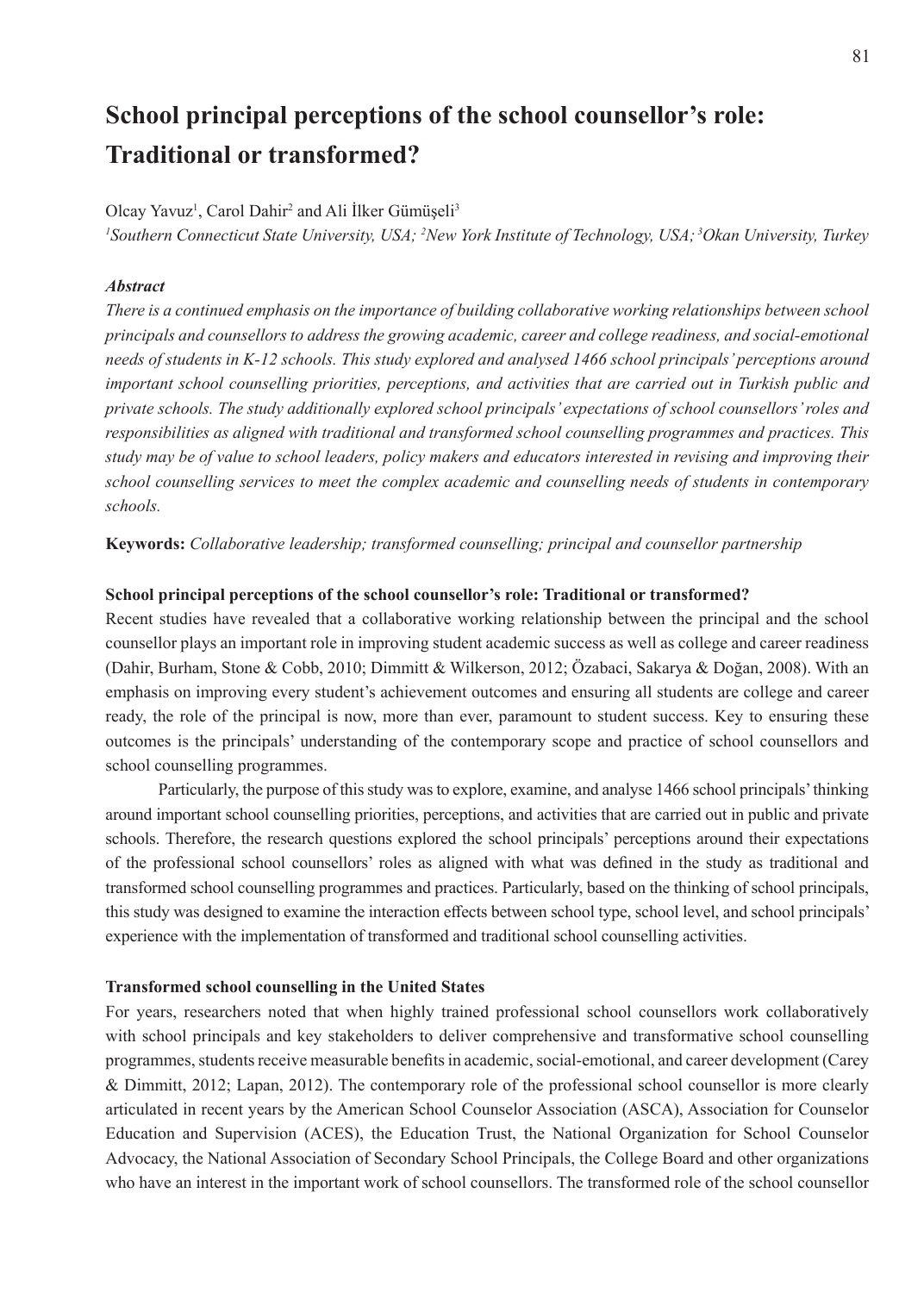as initially promoted by the Education Trust's Transformed School Counseling Initiative (TSCI) (1997) included delivering traditional counselling and consultation services, and the additional requisite skills and behaviours including: leadership, social justice advocacy, teaming and collaboration, data informed practice, management of resources, and use of technology.

Aligned with the vision of the TSCI that focuses on promoting high academic achievement for all students at all levels (Baker, 2000; Erford, 2015; Stone & Dahir, 2016), the American School Counselor Association's (ASCA) National Model (2012) provides a valuable road map and framework for professional school counsellors to initiate, implement, manage, and evaluate comprehensive school counselling programmes to support all students' academic, social-emotional, and career development. Like TSCI, the ASCA National Model (2012) encourages 21st century school counsellors to act as leaders, advocates, consultants, coordinators, collaborators, managers of resources, and facilitators to help every student become career and college-ready.

Furthermore, with an emphasis on improving every student's success in school, these transformed roles of school counsellors have become more universally accepted. The outcomes of improving student achievement and preparing every student for substantial postsecondary opportunities are of paramount importance for every secondary school principal. These specific roles are described below.

## *Counselling*

As a foundational component of their scope and practice, school counsellors apply counselling theories and strategies to establish a trusting and confidential working relationship with a student or groups of students to develop goals resulting in behavioural changes. In counselling sessions the focus is on problem solving, decision-making, social-emotional development, and the personal issues and concerns that impact learning and development (ASCA, 2012).

# *Consultation*

As Dahir and Stone (2012) noted, different from traditional school counselling services, consultation gathers experts and key stakeholders together in order to bring their collective knowledge to bear on resolving a situation for all students. Thus transformed school counsellors use their consultation skills that allow them to collaborate with internal and external key stakeholders such as mental health professionals, counselling agencies, parents and community members (Myrick, 2003). For instance, a school counsellor can consult with a substance abuse counsellor, school psychologist, or an external community agency to design and deliver comprehensive preventative programmes and interventions for students in need.

# *Advocacy and social justice*

Transformed school counsellors act as social justice advocates and systemic change agents by focusing on closing the gaps in opportunity and achievement for under-represented and under-served students of colour, low-income and/or first generation college-bound students (Holcomb-McCoy, 2010). Research suggests that as student advocates, school counsellors play an important role in (1) improving post-secondary outcomes of college access and enrollment (Perna & Thomas, 2008); (2) increasing students' academic motivation, organisational skills and time management (Berger, 2013); (3) meeting students' mental health needs (Gruman, Marston & Koon, 2013); (4) improving a student's standardised test scores in maths and reading (Lapan, 2012); (5) lowering disciplinary incidents and suspension rates (Carey & Dimmitt, 2012); (6) increasing school attendance rates; and, (7) improving graduation rates (Carey & Dimmitt, 2012).

## *Leadership*

In traditional school counselling practice, many counsellors did not see themselves as educational leaders (Stone & Clark, 2001). The ASCA National Model and TSCI encourage counsellors to use their unique opportunities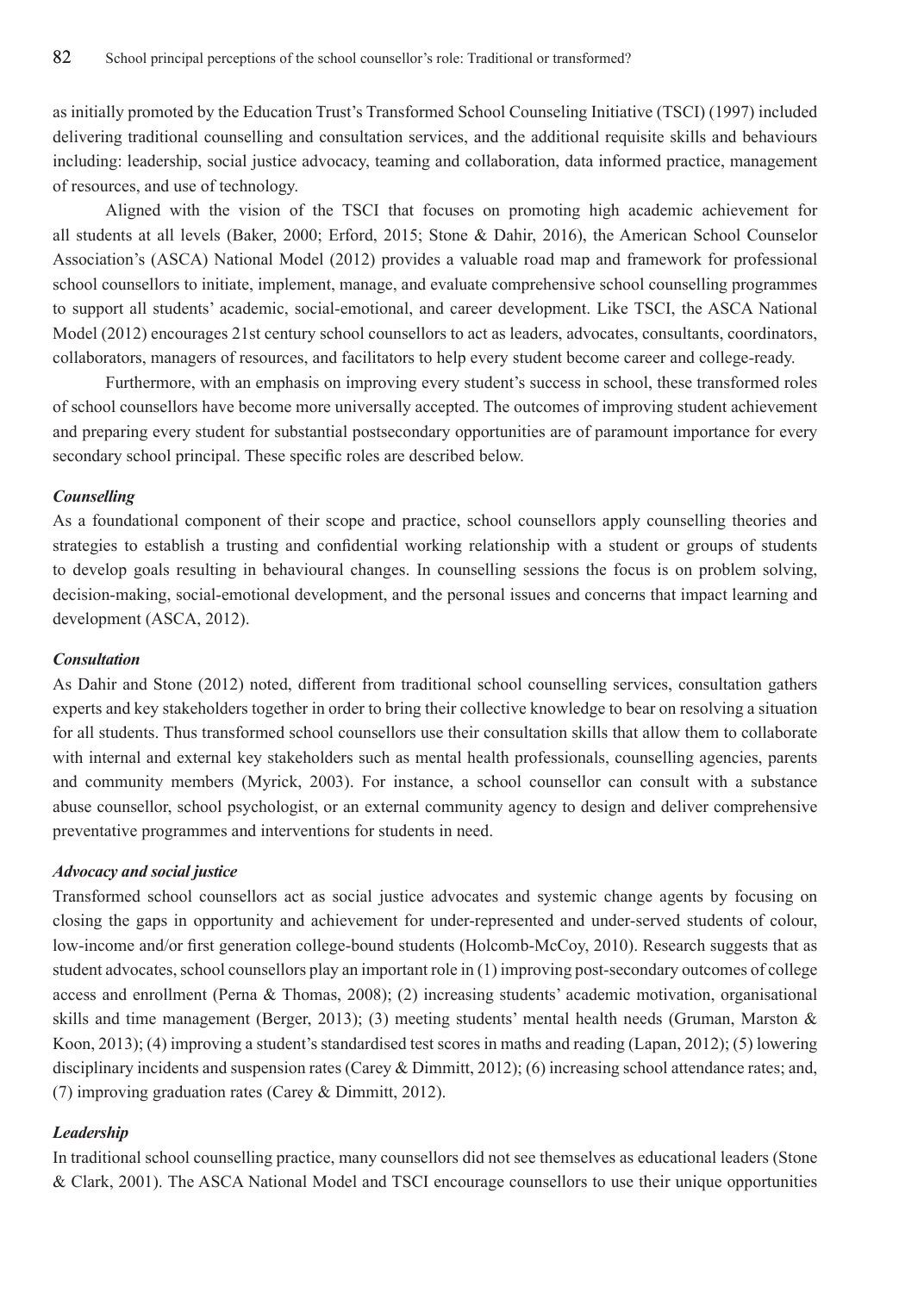to assert leadership for student success and school improvement. Acting as leaders, critical change agents and key players in school reform, transformed school counsellors focus on helping students improve their academic, social-emotional, and career development. School counsellors are considered collaborative leaders when they are able to build and sustain relationships with principals, teachers, parents, and community members to design, plan, implement, and monitor student services (ASCA, 2012; Rubin, 2002).

In order to demonstrate how school counsellors act as collaborative leaders, Dahir and Stone (2012) focused on specific areas that operationalise the impacts of the school counsellors as leaders. First, in collaboration with school principals and key stakeholders, transformed school counsellors play a crucial role improving school climate by designing and implementing comprehensive harassment, intimidation, and anti-bullying programmes.

Second, school counsellors can successfully affect the instructional programmes analysing, interpreting, and sharing the results of college entrance exams and conducting staff development for teachers and parents in very important areas such as motivation, student appraisal, academic planning, study and organisational skills (Dahir & Stone, 2012). In addition, school counsellors can work with principals, teachers, and other key stakeholders to help students develop high aspirations and positively affect course enrolment, on time graduation, college and career readiness (ASCA, 2012; Carey & Dimmitt, 2012; Lapan, 2012; Yavuz, 2014).

#### *Use of technology*

Living in the digital age requires every school counsellor, school leader and educator to acquire extensive knowledge, skills, and competencies to utilise online resources, digital tools and current technologies to design and deliver comprehensive school counselling services that will help students acquire the attitudes, knowledge, and skills necessary to become successful in school, college and life. Digital technology offers opportunities and efficiencies to school counsellors who support all stakeholders to improve the achievement of every student. Thus, transformed school counsellors develop their capacity to use technology as an efficient and effective way to help students access internet resources related to career guidance, the college planning process, and resources to support the guidance and counselling programme (ASCA, 2012; Dahir & Stone, 2012).

## *Coordination, collaboration and management of resources*

Transformed school counsellors act also as coordinators, collaborators, and managers of resources to enhance the academic, social-emotional and career success of each student. School counsellors prioritise, organise, and deliver individual or group counselling sessions, school counselling classroom lessons, consultation services, career and academic advising, and systemic support (Dahir & Stone, 2012). With the emphasis on improving every student's achievement regardless of their income, race, ethnicity, language background, sexual orientation, ability or disability status, transformed school counsellors collaborate and team with school administrators, classroom teachers, parents, and community members. Furthermore, transformed school counsellors use time, evidence based practices and resources efficiently to serve every student. As managers of resources, they use their creativity to identify internal and external supports and engage all stakeholders to better deliver strategies and practices to enhance student success (Dahir & Stone, 2012).

# *Accountability and data-driven decision making*

In this age of accountability, where teachers and school administrators are held accountable for every student's learning and growth, the ASCA National Model encourages all school counsellors to collect and use data to demonstrate how the school counselling programme positively impacts student achievement in measurable terms. With the goal of sharing accountability for school improvement and every student's academic, socialemotional, and career development, school counsellors analyse, interpret and utilise data. In many countries, principals, counsellors and teachers are all expected to use various results reports, performance evaluations, and a comprehensive programme audit to ensure and analyse the effectiveness of the student services. Based on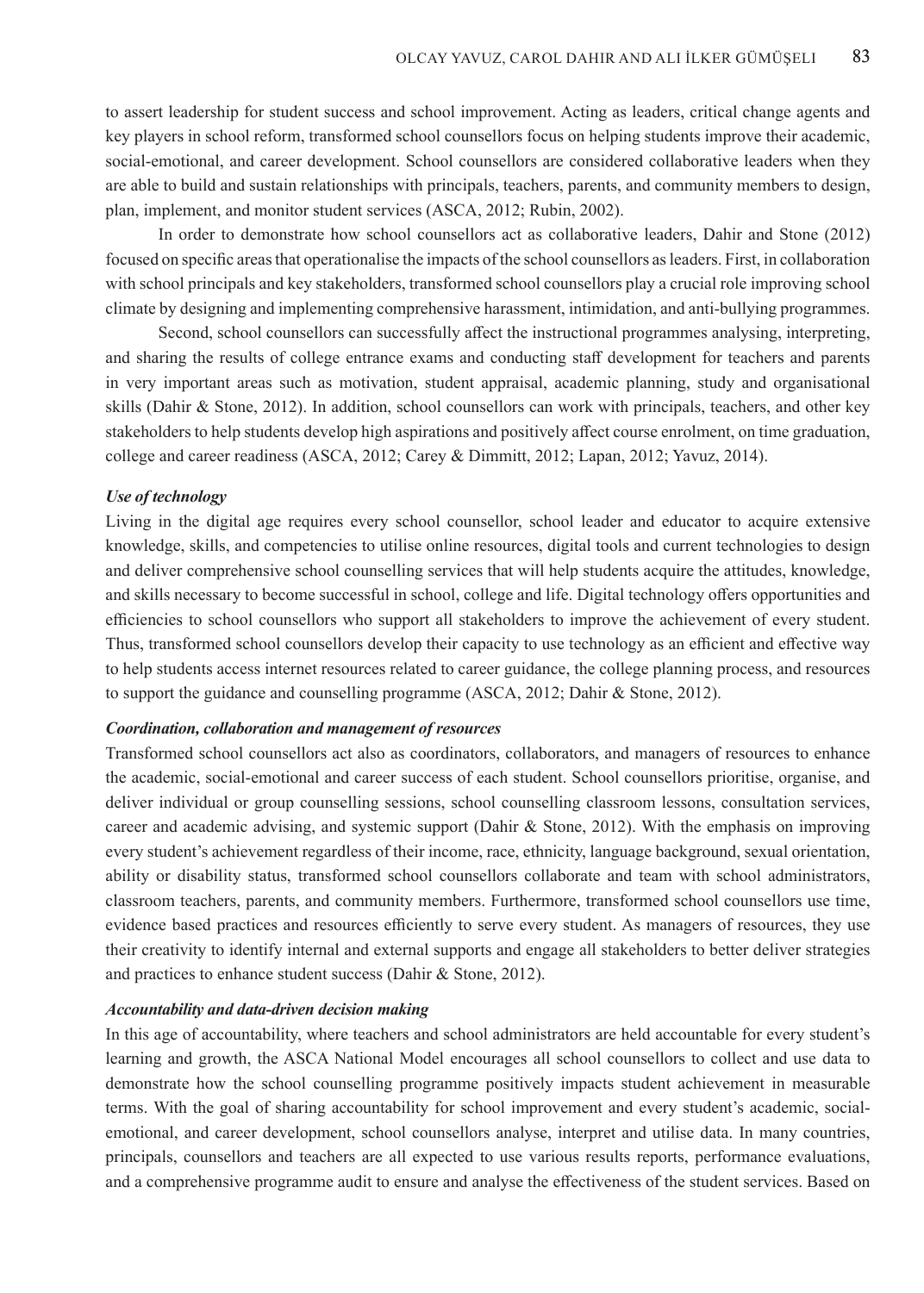the collected data, as needed, many educators and school leaders also make systemic changes to improve their practices. Aligned with this statement, the ASCA National Model (2012) also recommends that K-12 school leaders, transformed school counsellors and related key-stakeholders utilise supported data driven decision making processes to improve student success.

As school counselling practice continues to evolve and transform in the United States, the influence of the ASCA National Model (2012), the ASCA National Standards (1997), and the Mindsets and Behaviors (ASCA, 2014) have generated interest specifically in nations that have positions in public and private schools titled school or guidance counsellor. The Turkish Ministry of Education has a long history of providing guidance and counselling to children and youth in both public and private school settings.

#### **The role and history of school counselling in Turkey**

Reforms, globalisation, technological advancements, and complex needs of students have influenced the structure and function of schools as well as school counselling services in Turkey. The roles and responsibilities of school counsellors have been continuously changing in Turkey, with specific influence coming from the United States of America. At the university level American counsellor educators influenced the Turkish counselling movement in the 1950s by preparing and presenting comprehensive reports, seminars, and conferences attended by professors from Turkey (Stockton & Güneri, 2011). During the 1950s while the ASCA was establishing school counsellors' credentials, role standards, and guidelines to meet the academic, vocational, and social emotional needs of all students in America, several counselling articles and books from the United States were translated into Turkish. In addition, the first guidance and research centres were opened in Turkey but the overall quality and the number of these centres were not adequate to meet all students' academic, social, emotional and career developmental needs (Dogan, 2000).

During the 1960s, Turkish Government encouraged many researchers, scholars, and interested educators to go to the United States to learn more about school counselling practices and policies (Yeşilyaprak, 2003). The Turkish Ministry of Education also trained counsellors by opening Educational Psychology and Guidance Departments in a few universities. In order to help Turkish students' academic and career development, some guidance and counselling programmes were implemented in Turkish schools. The majority of these counselling programmes were adapted from the school counsellor education models of the United States (Ozguven, 1990).

Furthermore, in 1970, the Republic of Turkey Ministry of National Education officially started to employ school counsellors in Turkish public schools (Dogan, 2000). Instead of offering comprehensive academic, career, social and emotional counselling services, the first appointed counsellors were considered as guidance teachers who delivered weekly broad guidance lessons (Ültanis, 2005). However, with the increase in the special education student population, counsellors in schools were also asked to address the complex needs of these students who have severe emotional, personal, social, cognitive and developmental challenges (Kepçeoğlu, 1996). Since Turkish public schools did not have systemic intervention and referral services for disabled students, counsellors were expected to deal with these students by focusing on the clinical-crisis oriented approach (Dogan, 1998).

As a result of increasing demands for school counsellors, the Republic of Turkey Ministry of National Education has continuously focused efforts to improve both the quality and quantity of school counselling services. The formal roles and responsibilities of school counsellors and counselling curriculum are centralised by the Republic of Turkey Ministry of National Education. In 2009, the Ministry of National Education issued the overarching roles and responsibilities of guidance and psychological counsellors which include: (a) conducting activities that are geared towards getting to know students in order to help with their educational, vocational and personal development; (b) delivering the school guidance and counselling services based on their schools' class levels, types and student needs; and, (c) guiding classroom teachers on how to implement the necessary and related parts of the guidance and counselling services.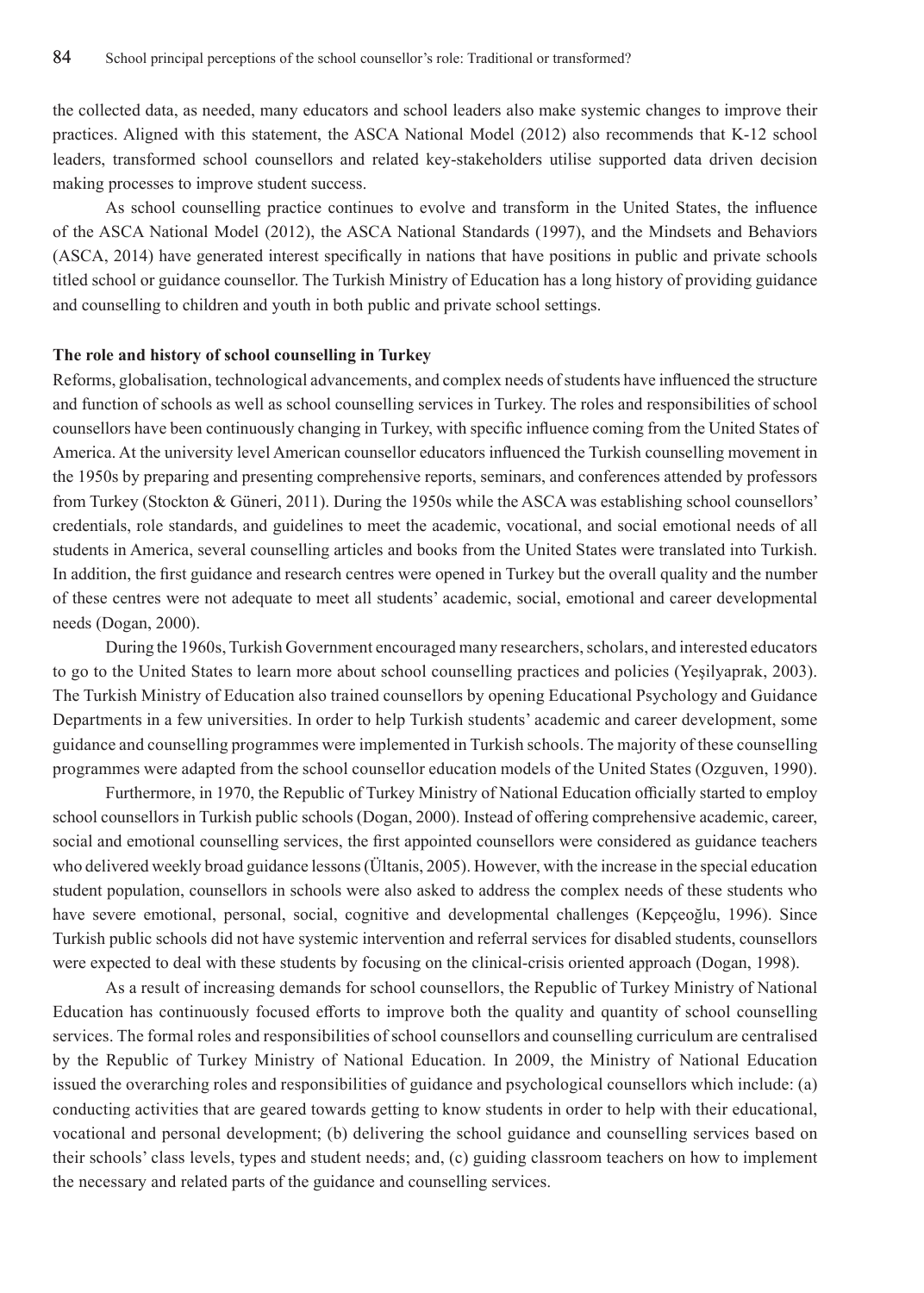As was the case in the U.S., the history of the Turkish school counselling system over the past six decades reveals a profession in search of an identity. The most recent directives from the Republic of Turkey Ministry of National Education (2009) described the general roles of counsellor but they do not address the essentiality for school counsellors to acquire and utilise the evolving and transformative skills that drive school counselling improvement in the U.S. which include: leadership, social justice advocacy, teaming and collaboration, data informed practice, and management of resources.

#### **Do 21st century school systems need transformed school counsellors?**

The concept of transformed school counselling is a new phenomenon in Turkey and in many other European countries. Therefore, there is minimal information, knowledge and understanding of the role of transformed school counsellors among school leaders and educators (Turkish Psychological Counseling and Guidance Association, 2016). As history revealed, it was U.S. influence that helped to establish school counselling in Turkey. The innovative school counselling improvements in the U.S., and evidence based school counselling initiatives encourage other countries to review and revise their counselling services to meet the complex needs of K-12 students.

Five major factors describe the benefits to the education systems with a shift from traditional school counselling to the evolving transformed trends in school counselling in the United States. The following five factors could encourage education leaders to rethink to shift to a greater, more impactful and focused role to improve school counselling services. These include: (1) pressures from the global economy; (2) swings and shifts in societal issues and values; (3) preparing all students to become career and college ready; (4) creating a safe and supportive school culture and environment; and, (5) the new vision and direction of 21st century schools and counselling programmes.

#### *Pressures from the global economy*

From an economic perspective, both federal and state governments provide millions of dollars each year for public K-12 and post-secondary institutions by allocating grants and subsidised loans as well as tax credits and deductions to help students significantly finance postsecondary education. However, if students are poorly prepared for their career and do not succeed in college, money as well as their talents, skills, time, and effort will be wasted, not only for the individual but for society as a whole. Transformed school counsellors play a crucial role in improving every student's academic and career development that will ultimately contribute the growth of the current economic and financial situation of Turkey (Education Trust, 2009). Implementing transformed school counselling services can be considered as investment in maximising every student's potential so they can be productive, creative, and develop stronger employment skills in the global economy (Bruce & Bridgeland, 2012). Parallel with the findings of previous research (Coskun, Zoroglu & Ghaziuddin, 2012), it is imperative that school leaders and school counsellors understand and apply the fundamentals of effective school counselling strategies to improve students' academic and social-emotional development (Güneri, Büyükgöze, Kavas & Köydemir, 2007).

## *Swings and shifts in societal issues and values*

Social and cultural changes in countries continue to increase, particularly as hundreds of thousands of refugees have crossed the border from Syria to Turkey. The number was expected to rise to 3 million refugees according to The United Nations Refugee Agency (2016). With thousands of Syrian students attending Turkish public schools, culture and language are enormous barriers. These young refugees speak Kurdish or Arabic and face difficulties adapting to public schools where only Turkish is spoken. Turkish students have difficulties accepting Syrian students and building relationships with them. As social justice advocates, school counsellors could utilise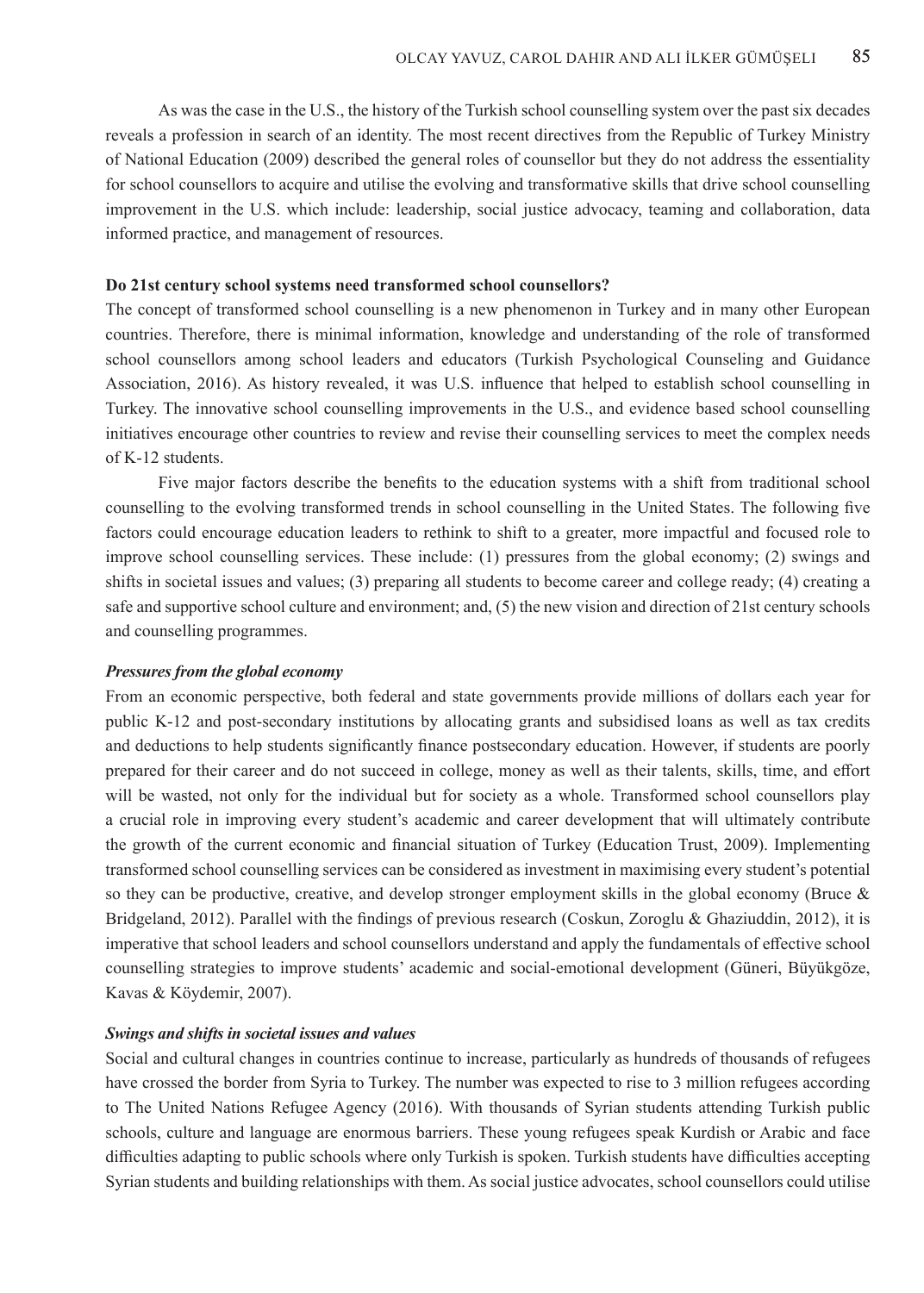transformed school counselling practices and become more culturally competent while providing lessons in tolerance, respect, and peer relations (Klotz & Canter, 2006). Since there are significant swings and shifts in societal issues, the laws and by-laws regulating counselling services should be revised according to contemporary counselling principles and concepts (Dogan, 1998; Ilhan, Korkut-Owen, Furr & Parikh, 2012; Ozyurek, 2010; Turkish Psychological Counseling and Guidance Association, 2016).

#### *Preparing all students to become career and college ready*

The undergraduate access rate to higher education has increased dramatically in every country. For instance, in 1982, there were 27 public universities in Turkey; however, in 2015 the number had grown to 190 private and public institutions. Since 2006, more than 100 new state and private universities have been established (The Council of Turkish Institutions of Higher Education, 2016). Aligned with the growing number of universities, the number of applicants admitted to Turkish universities has greatly increased. For example, in 1980, approximately 467,000 students applied for the university entrance system and only nine percent of the applicants were admitted to universities in Turkey. Özoǧlu, Gür and Gümüs (2016) discuss the rapid expansion of higher education in Turkey. For instance, in 2015-2016 academic year, the number of university students in Turkey was 6.2 million. In just one year, the number of university students increased by one million. It means that in 2016-2017 academic year, approximately 7.2 million students continue their post-secondary education.

As witnessed in the U.S., with the continuous increase in the number of high school students who apply for university entrance, school counsellors can utilise their transformed school counselling skills to focus on college and career readiness for all students (Erford, 2015; Martin, 2015). Higher education is the expectation, not the exception. We help all of our children fulfill their boundless potential to reach higher, and the goal is to inspire every young person in this country to complete their education beyond high school. Therefore, aligned with the transformed counsellors' roles, there is an emerging need to develop standards for comprehensive college and career readiness counselling practices (Nazli, 2006; Özyürek, 2010).

## *Creating a safe and supportive school culture and environment*

It has been reported that in addition to the need to improve academic achievement, there has been an increase the use of drugs, inclination towards vandalism, and dropping out from school by children and youth (Gokler, 2009; Ultanis, 2005). Particularly, besides the increase in substance abuse, harassment, intimidation and bullying issues, youth suicide has increased significantly in recent years. Almost 50% of all female suicide victims in Turkey were of school age (Coskun, Zoroglu & Ghaziuddin, 2012). Therefore, in order to meet the diverse, complex, and emerging needs of students in the 21<sup>st</sup> century, the education systems need school counsellors who can design and lead proactive prevention and interventions for every student. Instead of acting as ancillary support personnel, school counsellors can serve as key contributors to effect change as leaders, social justice advocates, collaborators, coordinators and managers of resources (Chen-Hayes, Miller, Bailey, Getch & Erford, 2011). There is an urgency to implement developmental and preventive programmes to address the academic, career, social and emotional needs of students (Özyürek, 2010).

### **Exploring the vision and direction for contemporary school counselling programmes**

Over the past ten years, the number of undergraduate, master and doctoral-level guidance and psychological counselling programmes has increased as demand and interest grew, which offer advanced study opportunities for pre-service development. Thus future Turkish counsellor educators can receive their master or doctoral degrees in counsellor education, psychological counselling and/or guidance programmes instead of enrolling in the U.S. universities as they had to do in the past. This has also resulted in less need to travel abroad to study the new paradigms of school counselling that are prevalent in the United States.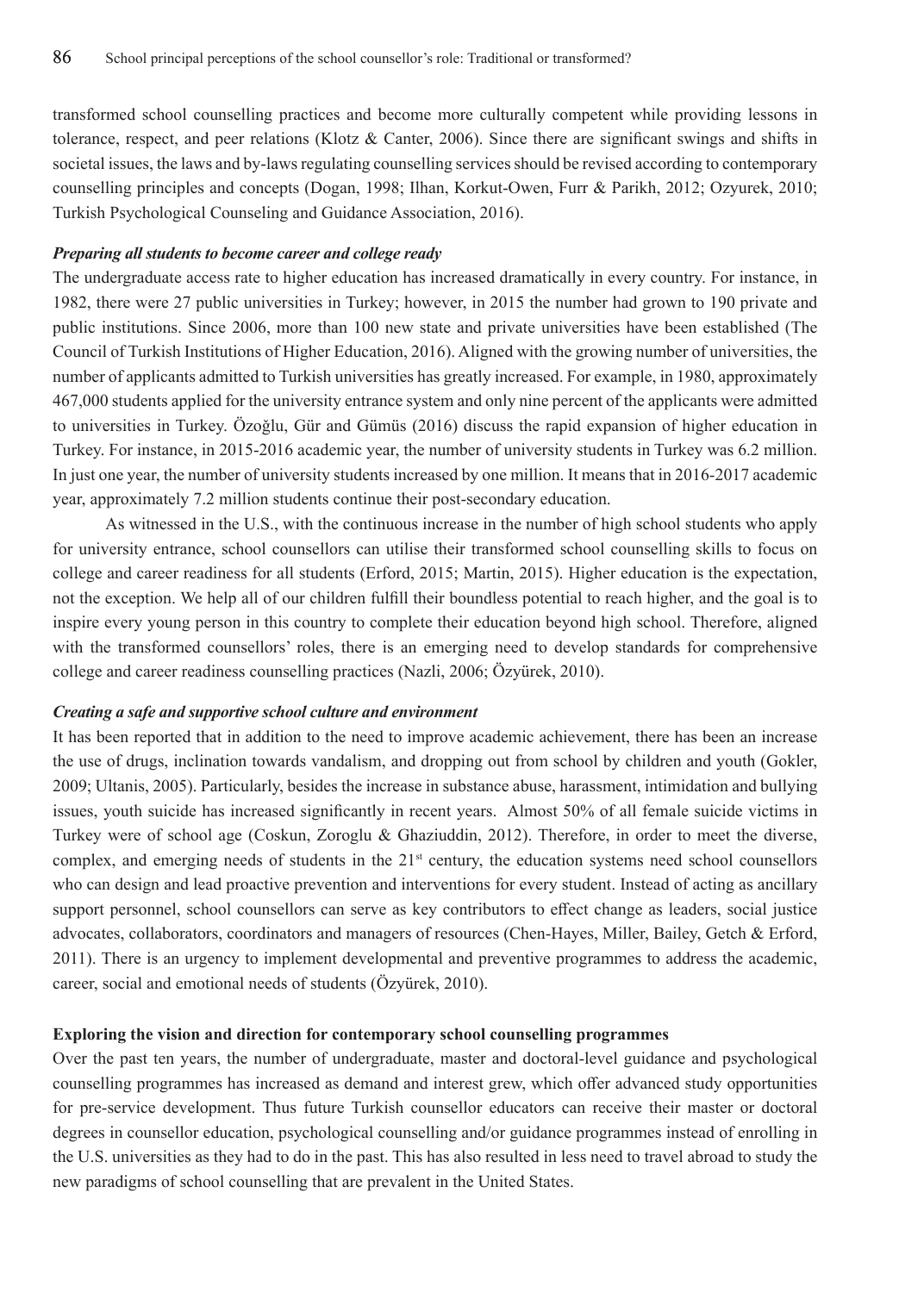The changing direction of U.S. 21st century schools and the Every Student Succeeds Act hold all schools personnel accountable for improving every student's academic success, social-emotional development, and college readiness (Mathis & Trujillo, 2016). The literature reminds us that school counselling practice continues to move forward with the times as student academic, career, and college, and social-emotional needs escalate. Ongoing continuous improvement across all the disciplines redefines the role and responsibilities of school counsellors in the United States. Yet despite the many years of U.S. influence on school counselling, it remains unclear as to the current and future directions of Turkish school counsellors in school practice and in higher education preparation programmes.

#### **Research methodology**

## *Purpose of the study and research questions*

The purpose of this study was to explore school principals' thinking around their expectations of the school counsellors' roles as aligned with the definitions of traditional and transformed school counselling programmes and practices. Thus, the first research question examined the interaction between school level, school type and principals' experience on the implementation of transformed and traditional school counselling activities. The second research question explored how traditional and transformed school counselling activities are differentiated by school level, school type and principals' experience.

# *Instrument*

The survey questionnaire was designed by Dahir, Burnham, Stone and Cobb (2010) initially to assess United States school counsellors' and principals' awareness and understanding of critical school counselling priorities, perceptions, and activities, and has been used extensively by state departments of education in both large and small school systems. For purposes of this study, the survey was translated into Turkish. After the translation was completed, in order to check the accuracy of each translated item, a peer review process was conducted. A successful translation of each survey item was reviewed by professionals who are practitioner professional school counsellors and scholars from Turkey and America. Besides establishing an expert panel to review, the Turkish version of survey was piloted in Istanbul to assess questions' appropriateness to the Turkish context. After the expert panel reviewed the participants' inputs and initial results, the survey questions were finalised. It was noted that the majority of survey questions related to school counselling activities in Turkey. Three items that were not appropriate to the Turkish context were revised or removed from the survey.

Finally, the survey, the Changing Focus of the School Counsellor, consisting of 16 items, assesses the school counsellor's traditional roles (8 items) and transformed roles (8 items). In this article, the data regarding the changing focus of the school counsellors are presented in the results. Particularly, participants were asked to indicate the extent to which traditional and transformed counselling related statements of expectations and tasks accurately reflect the school counsellors' work.

#### *Participants*

Hard copies of the surveys from Istanbul City Ministry of National Education were mailed to school principals in December 2012 and the data collection process was completed in the late spring of 2013. All public and private school principals in Istanbul were asked to participate in the study. A total of 4285 surveys were distributed and 1466 school principals (34.21%) responded to the survey. Permission to administer the survey was granted by the Istanbul City Ministry of National Education. Table 1 summarises the demographics of the respondent participants.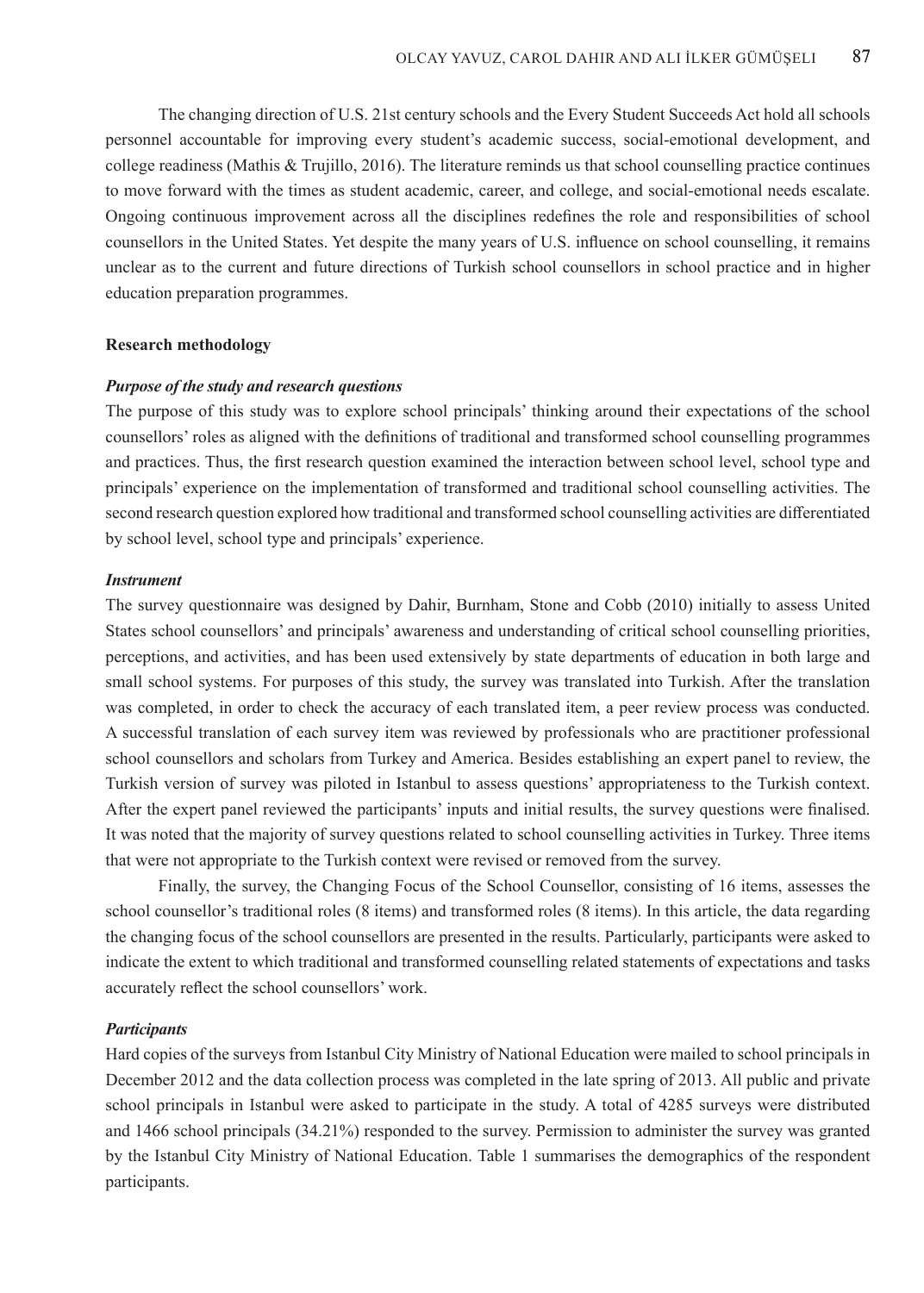|                    | . .  |               |
|--------------------|------|---------------|
| Categories         | N    | $\frac{0}{0}$ |
| Elementary schools | 253  | 17.3          |
| Middle schools     | 721  | 49.2          |
| Secondary schools  | 492  | 33.6          |
| Public             | 1184 | 80.8          |
| Private            | 282  | 19.2          |
|                    |      |               |

Table 1. Participants by school level and school type

#### **Analyses**

The collected responses were disaggregated by school type, school levels, and the school principals' years of experience. The data from participants were coded and statistically analysed using SPSS to examine the effects of interaction between and among school type, school level, and the years of the principals' experience working in schools. This method allowed the researcher to use simple descriptive statistics, including means and standard deviations for each item, which were applied to analyse priorities, perceptions, student development, and expectations by school level, school type, and school principals' experience. Three-way analysis of variance (ANOVA) was utilised to examine the main effects and interactions for school level, school type, and the school principals' years of experience.

The total scores of transformed and traditional school counselling services were determined and used as two continuous dependent variables. The 8 items on the traditional and transformed section of the survey were converted to numerical scores by assigning Likert-type values to each response. All "not at all accurate" responses were given a value of 1, "a little accurate" answers were given a value of 2, accurate answers were given a value of 3, "somewhat accurate" responses were converted to 4, and the value assigned to "very accurate" responses was 5. Therefore, since both traditional and transformed dependent variables have 8 items, the total scores are scaled between 0 to 40. This method allowed the researcher to quantify each participant's responses for further analyses.

Three independent variables were identified to determine how well they relate to school leaders' perceptions in terms of the transformed and traditional school counselling services. The first independent variable, which is categorical, is school type and was coded as private and public. Second, the school level which is an ordinal variable, was applied by group as elementary, middle/junior high, or high school. The last independent variable, which is continuous, was determined as the school principals' years of experiences (i.e., 0-3, 3-5 and 5+ years).

Recent analysis of the psychometric properties of the instrument showed high evidence of validity and reliability. Results were compared with results of a factor analysis to support the validity of the measures. Internal consistency was assessed by Cronbach's alpha coefficient, and it was determined that internal consistency was in an acceptable range for an exploratory study of .69 to .94. Particularly, Cronbach's alphas for the 8 transformed and 8 traditional items were .927 and .843, respectively. The overall instrument was found to be highly reliable (16 items;  $\alpha$  = .881). Since the concept of transformed school counselling is a relatively new phenomenon in Turkey, individualised item analysis for transformed and traditional counselling are presented in the results section.

#### **Results**

Utilising the three-way ANOVA, the results revealed that there was no statistically significant interaction between school level, school type and principals' experience on the implementation of transformed school counselling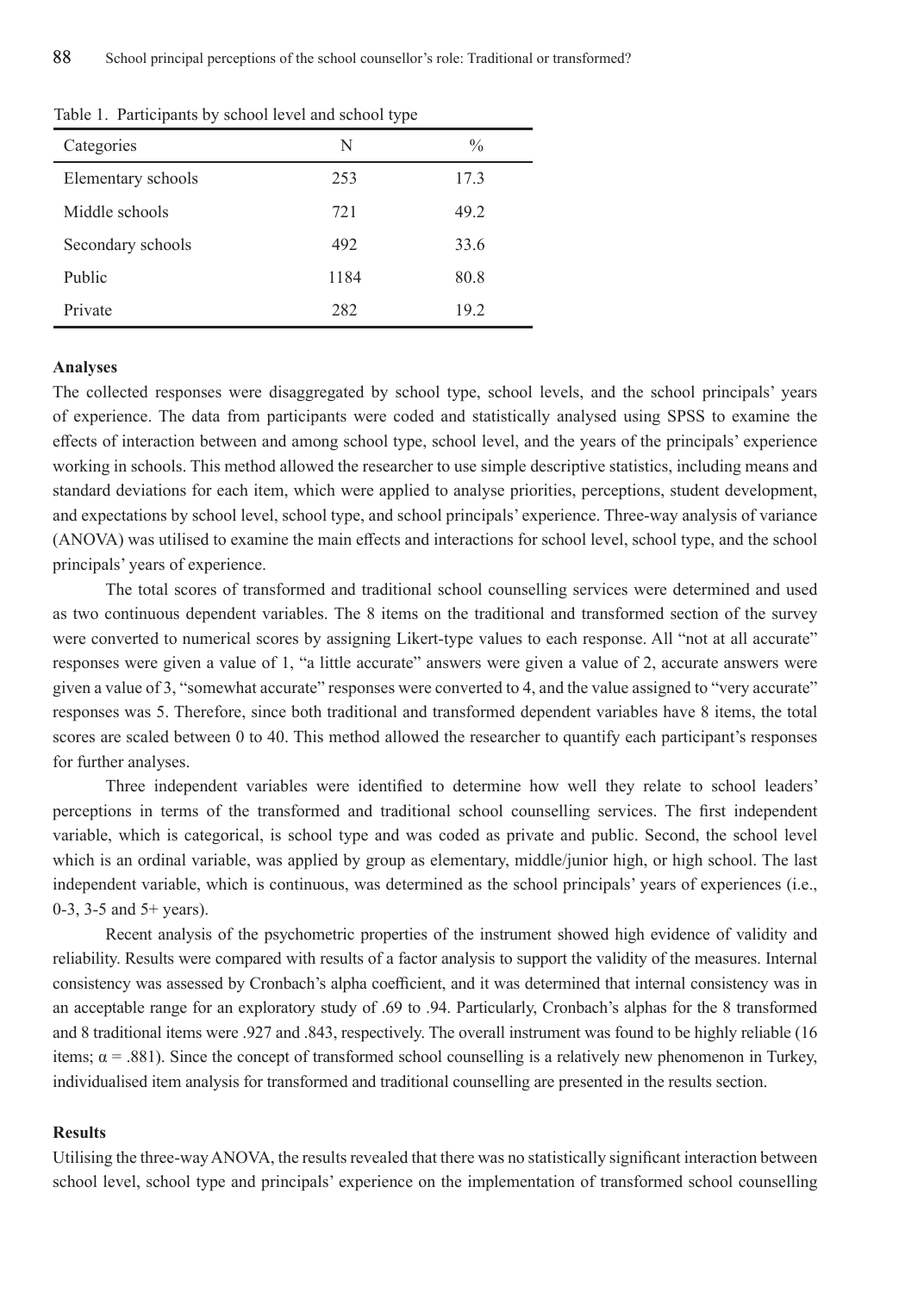activities,  $F(4, 1465) = 1.391$ ,  $p = .235$ . The results also showed that the two-way interaction between school type and school level  $F(2, 1465) = .679$ , p = .507, school type and principal experience,  $F(2, 1466) = .115$ , p = .891 and school level and principal experience  $F(4, 1465) = .547$ , p = .701 had no significant effect on transformed counselling activities. However, it is important to note that compared to public school principals ( $M = 24.86$ ,  $SD = 7.85$ ), private school principals (M = 27.29, SD = 7.34) achieve higher mean scores on transformed school counselling activities (See Table 2).

| <b>Factors</b>       | <b>Categories</b> | Mean  | <b>SD</b> | N    |
|----------------------|-------------------|-------|-----------|------|
| School type          | Public            | 24.86 | 7.85      | 1184 |
|                      | Private           | 27.29 | 7.34      | 282  |
| School level         | Elementary        | 24.31 | 7.56      | 253  |
|                      | Middle            | 25.29 | 7.79      | 723  |
|                      | High              | 25.91 | 7.93      | 490  |
| Principal experience | 1-3 years         | 25.40 | 7.83      | 794  |
|                      | 3-5 years         | 25.05 | 8.09      | 295  |
|                      | 5 or more years   | 25.38 | 7.58      | 376  |

Table 2. Descriptive statistics for the transformed school counselling activities for school level, school type and principal experience

Similar to the transformed school counselling analyses, the three-way ANOVA results indicated that there was no statistically significant differences as revealed by the interaction among school level, school type, and principals' experience on the implementation of traditional school counselling activities, F(4, 1465) = .386,  $p = .819$ . The results also revealed that the two-way interaction between school type and school level  $F(2)$ ,  $1465$ ) = .679, p = .507, school type and principal experience,  $F(2, 1466)$  = 1.635, p = .195 and school level and principal experience  $F(4, 1465) = .247$ ,  $p = .911$  revealed no significant difference when examining traditional counselling activities. However, when compared to public school principals ( $M = 24.77$ ,  $SD = .228$ ), private school principals ( $M = 26.24$ ,  $SD = .631$ ) have relatively higher mean scores on utilising traditional school counselling activities. In addition, in terms of implementations of traditional counselling activities, high school principals ( $M = 25.97$ ) had the highest overall mean scores, followed by middle ( $M = 25.89$ ), and elementary schools  $(M = 24.65)$ . However, once again, these differences among school levels means were not statistically significant (See Table 3).

### **Item analysis of transformed and traditional school counselling activities**

To examine school principal perceptions around the transformed and traditional school counselling activities across school level, school type, principal's experience, and total scores, an item analysis was conducted with scores ranging from 1 to 5. Tables 4 and 5 summarise the individual mean items with comparisons in these specific categories. Table 4 also reveals that transformed school counselling items were rated at moderately higher levels by the new school principals with 1 to 3 years of leadership experience followed by school principals with 5 or more years of leadership experience and 3 to 5 years of leadership experience (See Table 4)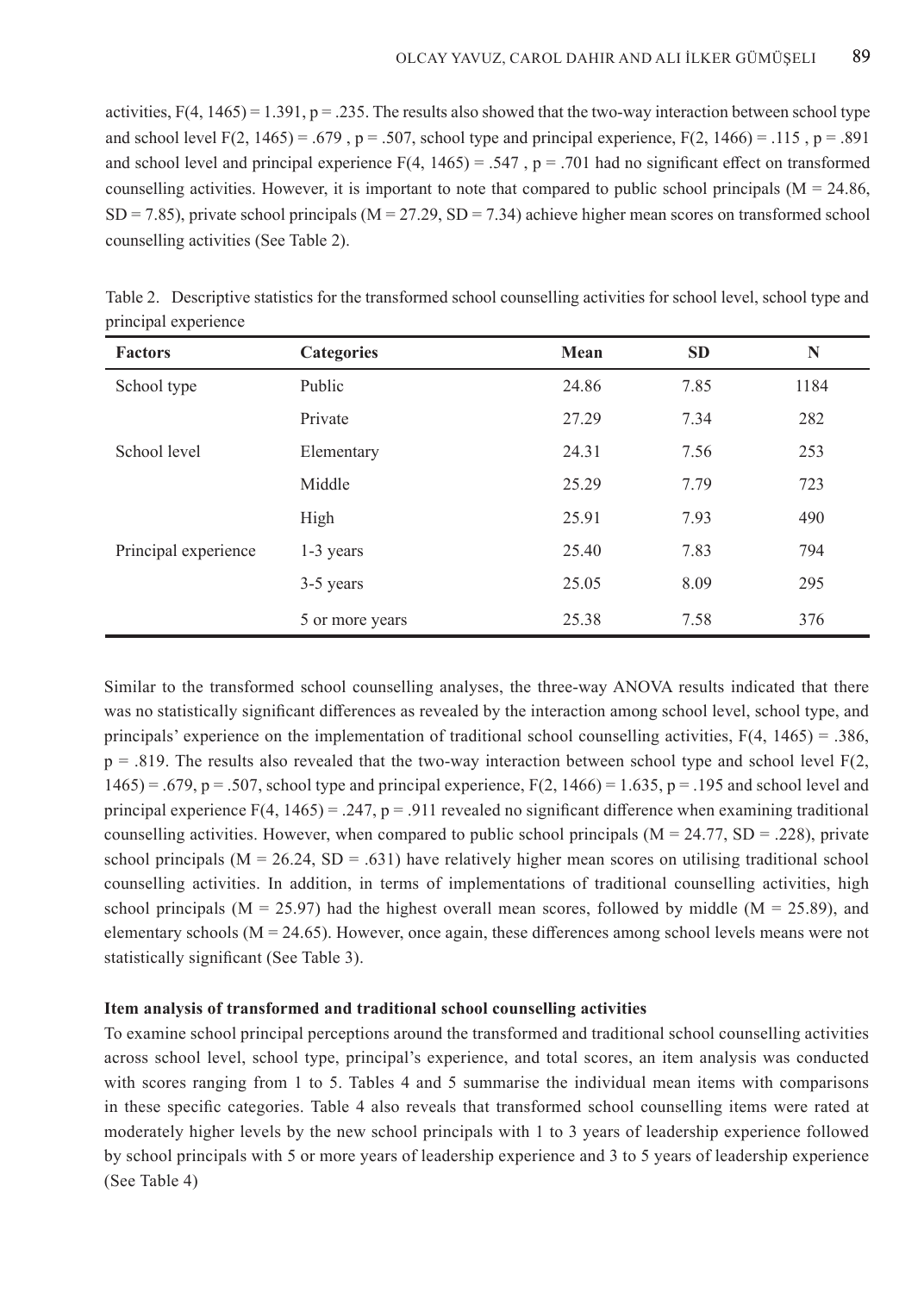| <b>Factors</b>       | <b>Categories</b> | Mean  | <b>SD</b> | N    |
|----------------------|-------------------|-------|-----------|------|
| School type          | Public            | 24.77 | .228      | 1184 |
|                      | Private           | 26.24 | .631      | 282  |
| School level         | Elementary        | 24.65 | .783      | 253  |
|                      | Middle            | 25.89 | .402      | 723  |
|                      | High              | 25.97 | .489      | 490  |
| Principal experience | $1-3$ years       | 25.72 | .277      | 794  |
|                      | 3-5 years         | 25.90 | .544      | 295  |
|                      | 5 or more years   | 24.88 | .801      | 376  |

Table 3. Descriptive statistics for the traditional school counselling activities for school level, school type and principal experience

Table 4. Item analysis of transformed school counselling activities by school level, type and principal experience

|    | <b>Transformed school counselling</b><br>activities                                                                                | Elm  | <b>MS</b> | <b>HS</b> | <b>PR</b> | PB   | $1-3$ | $3 - 5$ | $5+$ | <b>Tot</b> |
|----|------------------------------------------------------------------------------------------------------------------------------------|------|-----------|-----------|-----------|------|-------|---------|------|------------|
| 1. | Academic, career &<br>personal-social counselling<br>to support student learning<br>and achievement, supporting<br>student success | 3.29 | 3.31      | 3.20      | 3.63      | 3.18 | 3.32  | 3.16    | 3.26 | 3.27       |
| 2. | Academic / career and personal<br>social development                                                                               | 3.20 | 3.33      | 3.41      | 3.69      | 3.25 | 3.36  | 3.29    | 3.35 | 3.34       |
| 3. | Shift from "I" to the "We"<br>mindset as a team player and<br>collaborator with all educators<br>and staff in the school           | 2.98 | 3.07      | 3.02      | 3.21      | 3.01 | 3.05  | 3.02    | 3.06 | 3.04       |
| 4. | Proactive prevention and<br>intervention for every student                                                                         | 3.25 | 3.46      | 3.44      | 3.73      | 3.35 | 3.42  | 3.43    | 3.44 | 3.42       |
| 5. | Develop a programme of<br>study with students based on<br>education and career goals                                               | 2.58 | 2.75      | 3.28      | 3.05      | 2.87 | 2.89  | 2.93    | 2.94 | 2.90       |
| 6. | Whole school and system<br>concerns/issues model                                                                                   | 2.75 | 2.85      | 2.90      | 2.94      | 2.83 | 2.88  | 2.82    | 2.84 | 2.85       |
| 7. | All students career & college<br>ready                                                                                             | 3.30 | 3.31      | 3.32      | 3.69      | 3.22 | 3.30  | 3.33    | 3.36 | 3.31       |
| 8. | Key contributor to effect<br>change as a leader, social<br>justice advocate, programme<br>developer                                | 2.96 | 3.21      | 3.33      | 3.38      | 3.16 | 3.21  | 3.19    | 3.21 | 3.21       |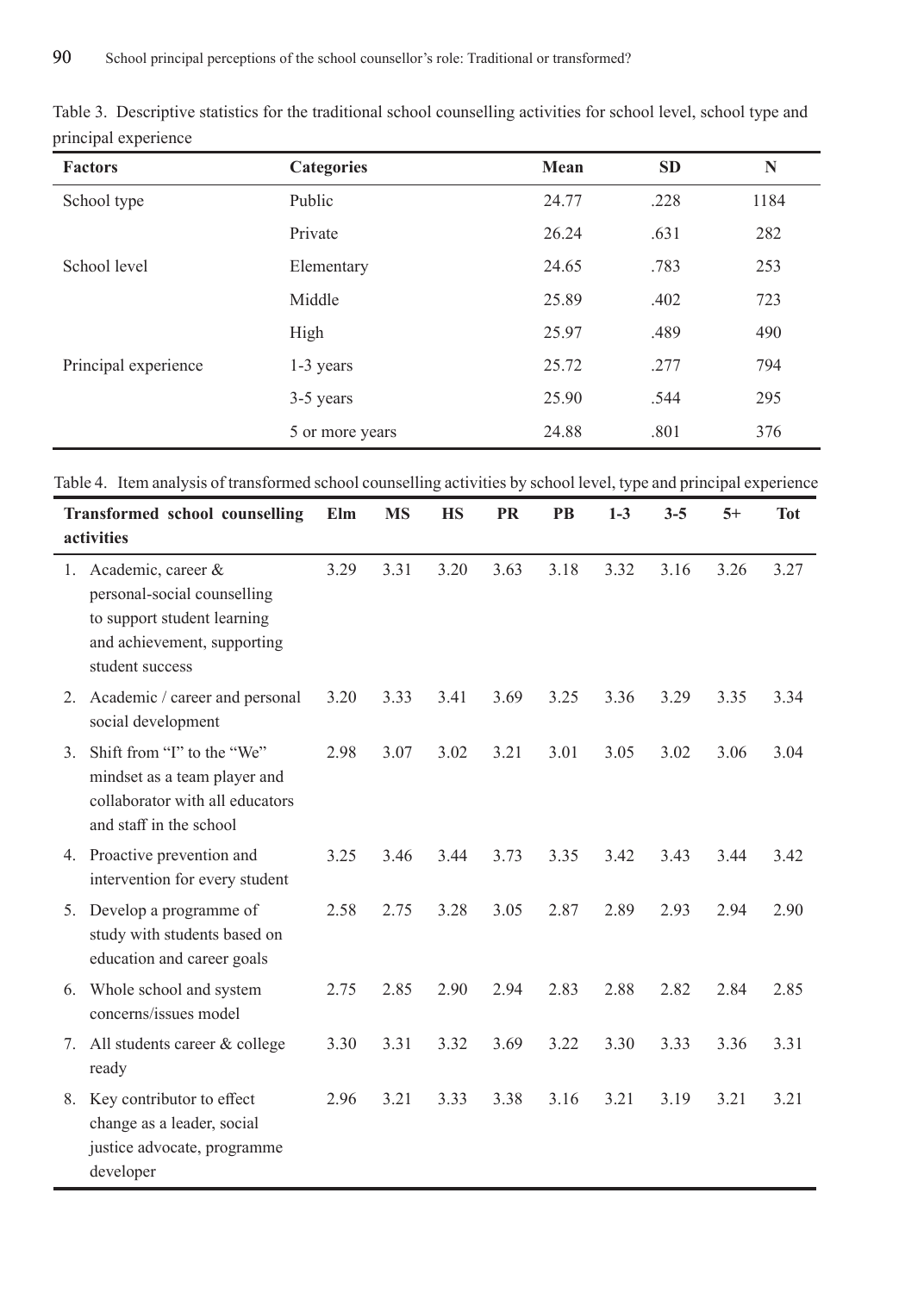By examining means of each item across all grade levels, it is noted in Table 5, the traditional school counselling items were rated at moderately higher levels by the middle school (ms) respondents than by the high school (hs) and elementary school (es) respondents. Results also imply that compared to public schools (pus), private schools (prs) are more likely to utilise traditional school counselling activities. These activities include: "Clinical model focused on student deficits" (prs  $M = 3.20$ ; pus  $M = 2.88$ ), "Student scheduler" (prs  $M = 3.62$ ; pus  $M = 2.88$ ) 3.31), "Primary focus on personal/social development" (prs  $M = 4.16$ ; pus  $M = 3.61$ ). Finally, Table 5 shows that traditional school counselling items were rated at moderately lower levels by the school principals with 3 to 5 years of leadership experience followed by school principals with 1 to 3 years of leadership experience and 5 years or more of leadership experience.

| <b>Traditional role focus</b>                                   | Elm  | <b>MS</b> | <b>HS</b> | <b>PR</b> | <b>PB</b> | $1-3$ | $3 - 5$ | $5+$ | <b>Total</b> |
|-----------------------------------------------------------------|------|-----------|-----------|-----------|-----------|-------|---------|------|--------------|
| 1. Individual students'<br>concerns/issues                      | 371  | 3.86      | 3.79      | 4.23      | 3.71      | 3.80  | 3.83    | 3.81 | 3.81         |
| 2. Primary focus on<br>personal/social<br>development           | 3.63 | 3.78      | 3.65      | 4.16      | 3.61      | 3.72  | 3.71    | 3.69 | 3.71         |
| 3. Clinical model<br>focused on student<br>deficits             | 2.92 | 2.98      | 2.90      | 3.20      | 2.88      | 2.95  | 2.98    | 2.99 | 2.94         |
| 4. Mental health<br>provider                                    | 3.21 | 3.41      | 3.28      | 3.71      | 3.24      | 3.33  | 3.31    | 3.35 | 3.33         |
| 5. Post-secondary<br>planning for<br>interested students        | 2.64 | 2.91      | 3.34      | 3.15      | 2.98      | 2.99  | 2.96    | 3.09 | 3.01         |
| 6. Ancillary support<br>personnel                               | 2.73 | 2.75      | 2.77      | 2.84      | 2.73      | 2.77  | 2.83    | 2.67 | 2.75         |
| 7. Works in isolation;<br>little collaboration<br>with teachers | 2.42 | 2.37      | 2.24      | 1.97      | 2.42      | 2.38  | 2.27    | 2.28 | 2.33         |
| 8. Student scheduler                                            | 3.38 | 3.42      | 3.30      | 3.62      | 3.31      | 3.41  | 3.28    | 3.37 | 3.37         |

Table 5: Item analysis of traditional school counselling activities by school level, type and principal experience

# **Limitations of the study**

As with all research investigations, there were limitations to this study. Although this study has a strong design, reliable instrument, and valid statistics analysis, it suffers from limited impact from factors such as being too population-specific in an urban centre. Particularly, the researchers looked at the thinking of principals around school counselling priorities, perceptions, and activities that are carried out in Turkish public and private schools in Istanbul, Turkey. Therefore, this study may be of value to school leaders, policy makers and educators interested in revising and improving their school counselling services to meet the complex academic and counselling needs of students in contemporary schools. Even though the limited range of data collected prevents the reader from understanding the Turkish principals' perceptions of current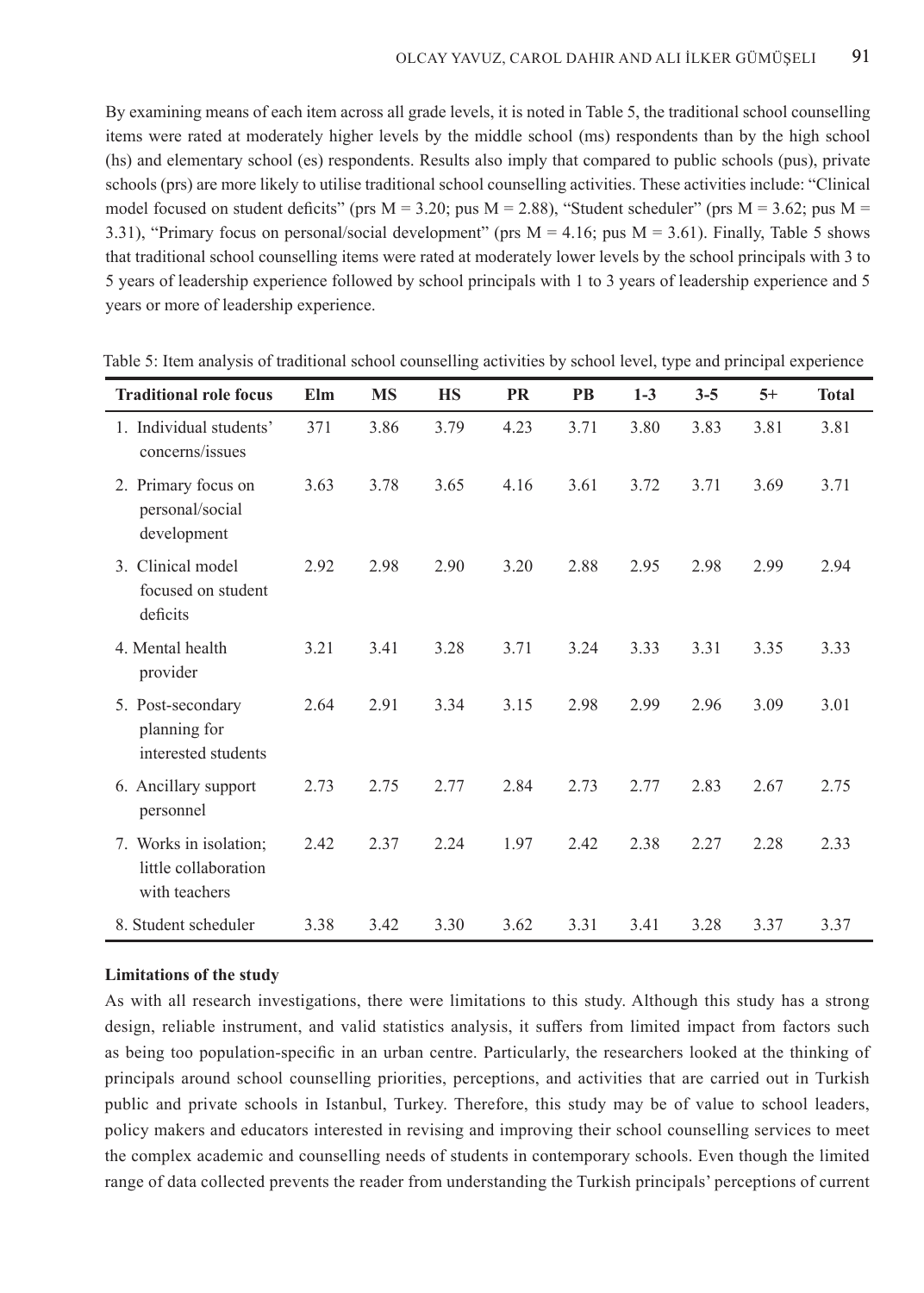and future needs, the findings can be still useful to the wider international readership. Since 1466 school principals from Istanbul participated in this study, school leaders who serve in metropolitan cities can relate the findings and discussion to their leadership practices. Furthermore, in order to improve international readership of these findings, a next step would be to replicate this study in other urban, suburban, and rural areas in with similar developing school counselling and guidance programmes in other countries including Asia, Africa, the Middle East and Europe.

In term of methodology, when interpreting the findings, the researcher team only collected quantitative data using survey research. Utilising anecdotal and open-ended interview questions may have further clarified the school principals' responses to specific survey questions and provided additional insight and details on the delivery of traditional and transformed school counselling activities.

Finally, the school level differences between the U.S. and Turkey can be considered as another limitation of the study. The survey was designed initially to assess United States school counsellors' and principals' awareness and understanding of critical school counselling priorities, perceptions, and activities. Even though a successful translation of each survey item was reviewed by multiple professionals and scholars, Turkish principals' perceptions about transformed school counselling activities might differ from the United States K-12 principals. Therefore, in addition to the information provided in the cover letter regarding changing school counsellor practice, information sessions or more detailed explanations could have helped the Turkish school principals better understand the differences between traditional and transformed school counselling activities.

# **Discussion**

There is a continued emphasis on building a strong working relationship between the principal and the school counsellor to improve student academic success as well as college and career readiness (ASCA, 2012; Dahir, Burham, Stone & Cobb, 2010). This examination of school principals' priorities, perceptions, activities, and expectations of the work of school counsellors in Turkey revealed contradictory and sometimes confusing perspectives regarding the school counsellor's role and function. Therefore, the findings of this study offer new knowledge and important ideas in terms of implementation of transformed and traditional school counselling services. Particularly, as discussed in the results section, private school principals were rating descriptors of counselling practices at their schools as accurate and or very accurate. A similar pattern was also observed among public school principals. In general, compared to private school principals, public school principals indicated slightly lower mean scores for descriptors of counselling practices at their schools.

It appears that private schools are more likely to utilise both transformed and traditional school counselling activities. These results can be explained in two ways. First, compared to public school schools, private schools have relatively lower student to counsellor ratios which might enable school counsellors to assume more proactive roles in delivering transformed counselling services for all students. Secondly, Turkish public schools have a very strong centralised management, and lack flexibility in terms of developing their own curriculum, as well as counselling activities. The Ministry of National Education (MEB) is responsible for designing curriculum, managing administrators, teachers, and school support staff, as well as developing, selecting, and subsidising educational materials. Compared to public schools, private schools have a more supportive culture that might give school counsellors more flexibility to design and deliver their own student services.

Principals with greater years of service in their role responded differently on some traditional and transformed school counselling items. For example, compared to new principals, principals with longer years of leadership experience rated the following traditional school counselling activities relatively higher: (a) school counsellors act as mental health providers for individual and small group counselling, and (b) they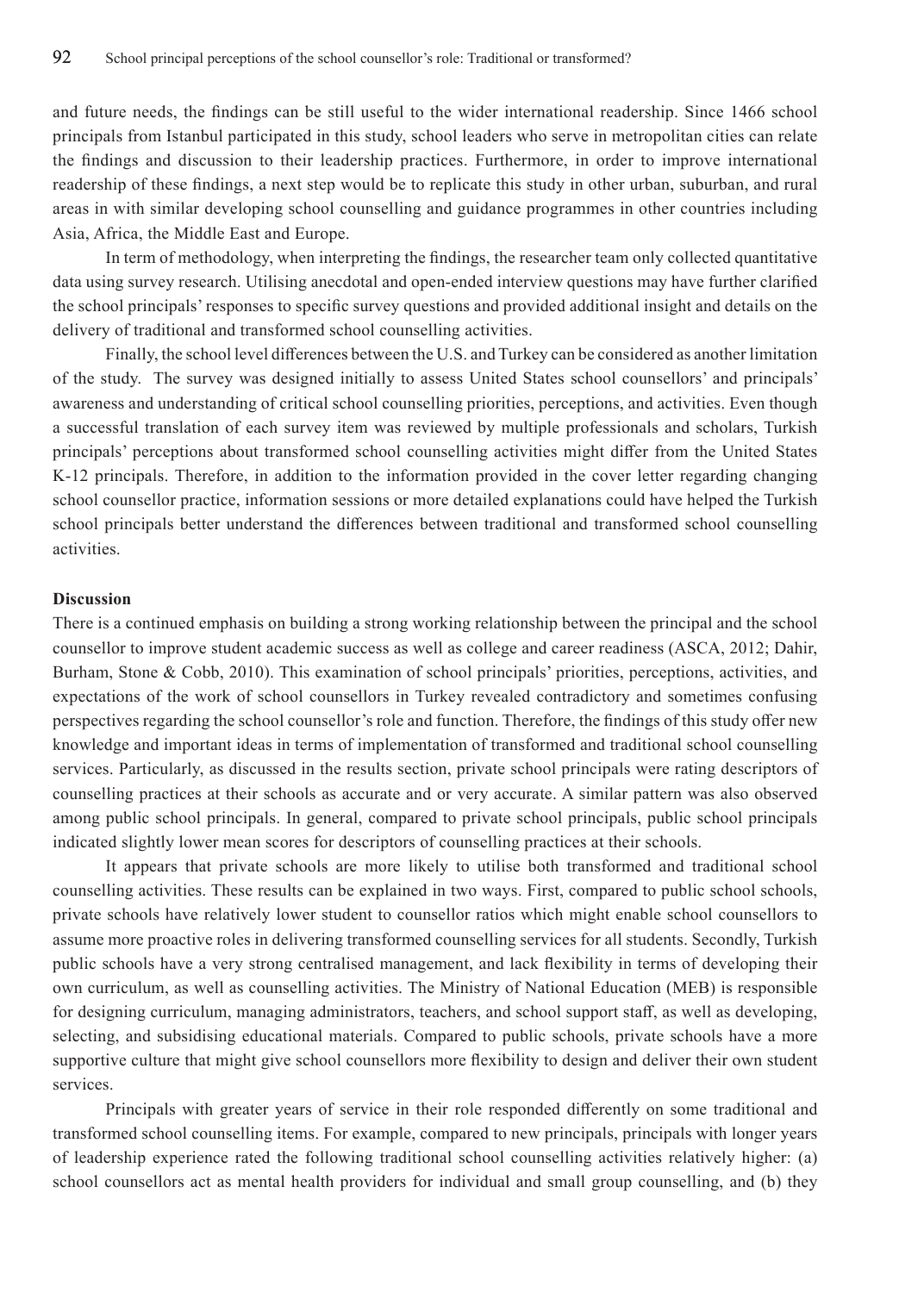focus on post-secondary planning for interested students. Although there was no statistically significant interaction between school level, school type, and principals' experience on the implementation of transformed or traditional school counselling activities, the variation in the overall mean scores and item analyses revealed a need to further explore principals' perceptions around the scope of practice of school counsellors.

The history of school counselling in Turkey is closely aligned with the progress of school counselling development in the United States. Until recently, numerous counsellor educators received their doctoral degrees in the states (Tan, 2000). With the expansion of the public university system, and the proliferation of the private university system, that is no longer the case. The Turkish Ministry of Education has not provided further guidelines for the role or scope of practice of school counsellors since 2009. Thus, the fundamental question is, does school counsellor preparation in Turkey need to change or is it in alignment with current governmental expectations? Ultimately it needs to be determined, what do Turkish students need from a school counselling person to further their academic, career, and social-emotional development?

Results do suggest that the transformed school counselling way of work may be of interest to Turkish school leaders to improve student achievement and success in school, with a strong emphasis on college and career readiness (Martin, 2004; National Office for School Counselor Advocacy, 2010). Despite no significant differences in the mean scores and item analyses, the majority of the respondents chose "transformed" over "traditional" thinking, perhaps without awareness of the implications of their preferred choices.

What role does the principal play in effective school counselling outcomes? Years of research in the U.S. point conclusively to the relationship of counsellors and principals to effect positive school change and improved academic outcomes for students (Cisler & Bruce, 2013; Dahir, Burnham, Stone & Cobb, 2010; Korkut, Owen & Ballestero, 2009)

As students' needs change and evolve, what is the skill set needed by school counsellors to perform both traditional and transformed activities? As the counsellor education university preparation system continues to evolve, it is no longer appropriate to rely on a United States model of standards and programme development to set the direction (Dahir, Hatch & Tyson, 2016).

School counselling progress will require the Ministry of National Education to address the contemporary needs of students in the K-12 schools in Turkey, the need to review the role of counselling in schools in light of the increase in the number of high school students attending post-secondary education institutions, and the changing needs of the Turkish workforce to meet the future expectations of a global economy. However, the Ministry will require the evidence to demonstrate that change is essential.

Although the Ministry of Education in Turkey is considering the redefining of standards and job descriptions of psychological guidance and counsellors, the thinking of school principals has the potential to strongly influence new regulations. Principals could encourage their school counsellors to embrace key transformed school counselling practices (Education Trust, 2009) and manage and collect data that shows positive impact on academic success and college and career readiness.

This study focused on urban Turkish principals' priorities and perceptions about implementation of traditional and transformational school counselling programmes. The results of this study have the potential to help principals collaborate with the school counsellors and key stakeholders to evaluate, design, and lead proactive prevention and intervention strategies for every student success. Therefore, this study may be of value to school leaders concerned with the impact of the current delivery of school counselling services by examining and revising current practice to ensure all students benefit from academic, college and career and social-emotional development. Additionally, incorporating the transformed skills of leadership, advocacy, teaming and collaboration, use of data, etc. may be essential to achieving measurable outcomes to demonstrate value and impact.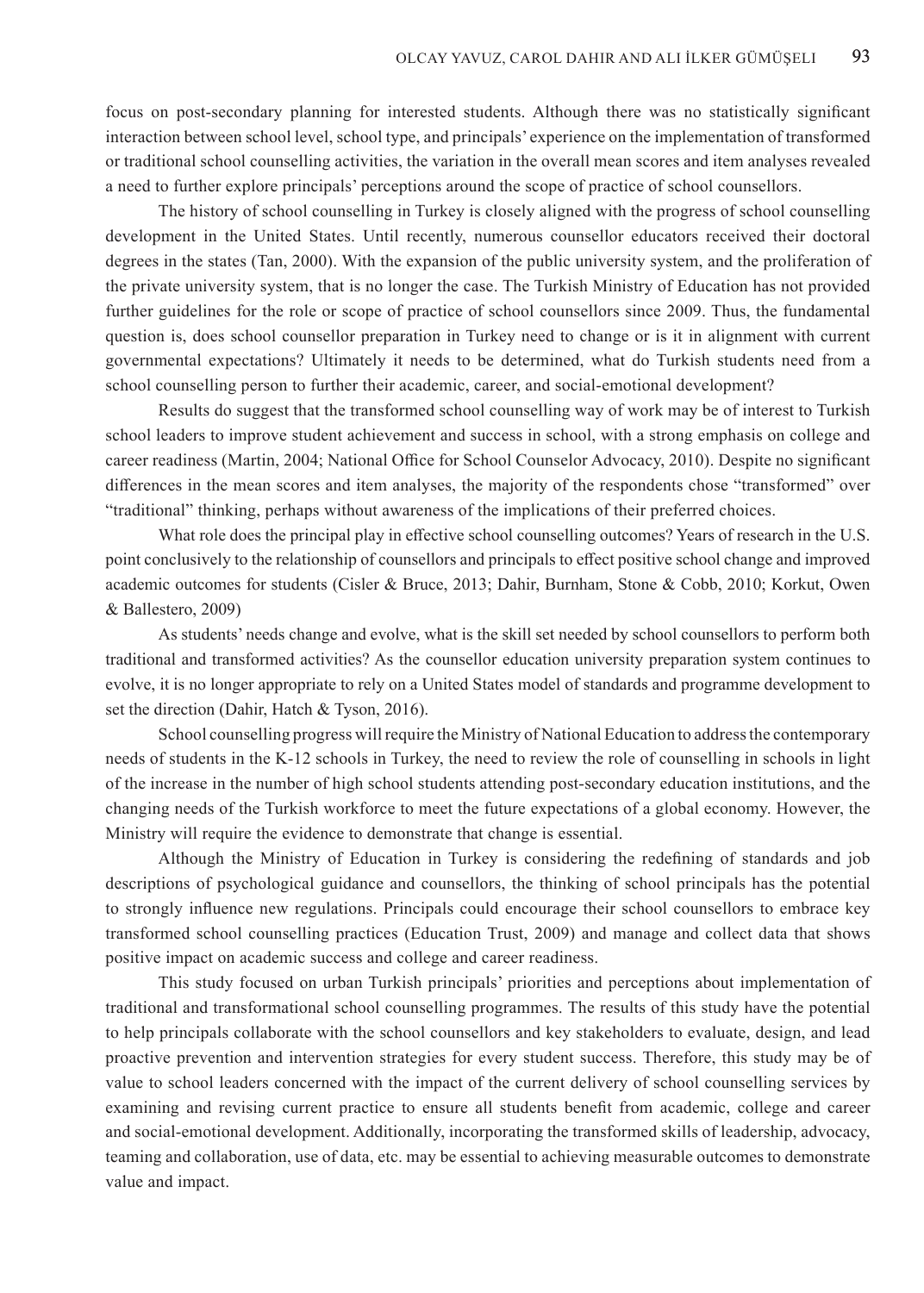## **Conclusion**

Since 1997, the movement in the United States to improve school counsellor practice and outcomes has been led by the American School Counselor Association and the Education Trust. As a result, individual states have taken the initiative to revise regulations and credentials that reflect the contemporary role and impact of school counselling practice as purported by the ASCA National Model (2012). As the Turkish educational system is nationally regulated, public and private school principals may be unable to change the role and function of the school counsellor without a change in policy by the Ministry of National Education. However, the results of this study provide school leaders with the knowledge and understanding to rethink and ultimately improve their school counselling services based on their prioritising and expectations of the counsellors' roles and the contemporary needs of Turkish schools.

School leaders, counsellor educators and researchers can fuel the momentum to ensure that every student in Turkey receives quality, impactful, and effective school counselling services to lead to a more highly educated and economically prepared global citizenry (Korkut-Owen & Güneri, 2013). Regulatory changes will ultimately influence preparation and practice. The results of this study of urban Turkish principals' perceptions, priorities, and expectations may assist the Ministry of Education to rethink the next iteration of roles, responsibilities and practices of a growing profession in Turkish public schools.

#### **References**

- American School Counselor Association. (2012). *The ASCA national model: A framework for school counseling programs* (3rd ed.). Alexandria, VA: ASCA.
- Baker, S.B. (2000). *School counseling for the twenty-first century*. Upper Saddle River, NJ: Prentice-Hall.
- Berger, C. (2013). Bringing out the brilliance: A counseling intervention for underachieving students. *Professional School Counseling*, *17*(1), 86-96. doi: 10.5330/PSC.n.2013-17.80
- Bruce, M., & Bridgeland, J. (2012). *True north: Charting the course to college and career readiness*. New York, NY: College Board Advocacy and Policy Center.
- Carey, J. C., & Dimmitt, C. (2012). School counseling and student outcomes: Summary of six statewide studies. *Professional School Counseling, 16*(2), 146-153. doi: 10.5330/PSC.n.2012-16.146
- Chen-Hayes, S. F., Miller, E. M., Bailey, D. F., Getch, Y. Q., & Erford, B. T. (2011). Leadership and achievement advocacy for every student. *Transforming the School Counseling Profession*, *3*, 110-128.
- Cisler, A., & Bruce, M. A. (2013). Principals: What are their roles and responsibilities? *Journal of School Counseling*, *11*(10). Retrieved from www.jsc.montana.edu/articles/v11n10.pdf
- College Board, American School Counselor Association, & National Association of Secondary School Principals (2009). *A closer look at the principal-counselor relationship: A survey of principals and counselors.* New York, NY: College Board, ASCA & NASSP.
- Coskun, M., Zoroglu, S., & Ghaziuddin, N. (2012): Suicide rates among Turkish and American youth: A crosscultural comparison, *Archives of Suicide Research, 16*(1), 59-72.
- Dahir, C., Burnham, J., Stone, C., & Cobb, N. (2010). Principals as partners and counselors as collaborators. *NASSP Bulletin, 94*(4), 286-305.
- Dahir, C., Hatch, P., & Tyson, L. (2016). The ASCA national standards and the ASCA national model. In B. T. Erford (Ed.), *Professional school counseling: A handbook of theories, programs, and practices* (3rd ed.). Austin, TX: Pro-Ed.
- Dahir, C. A., & Stone, C. B. (2012). *The transformed school counselor* (2nd ed.). Thousand Oaks, CA: Brooks/ Cole.
- Dimmit, C., & Wilkerson, B. (2012). Comprehensive school counseling in Rhode Island: Access to services and student outcomes. *Professional School Counseling*, *16*, 125-135.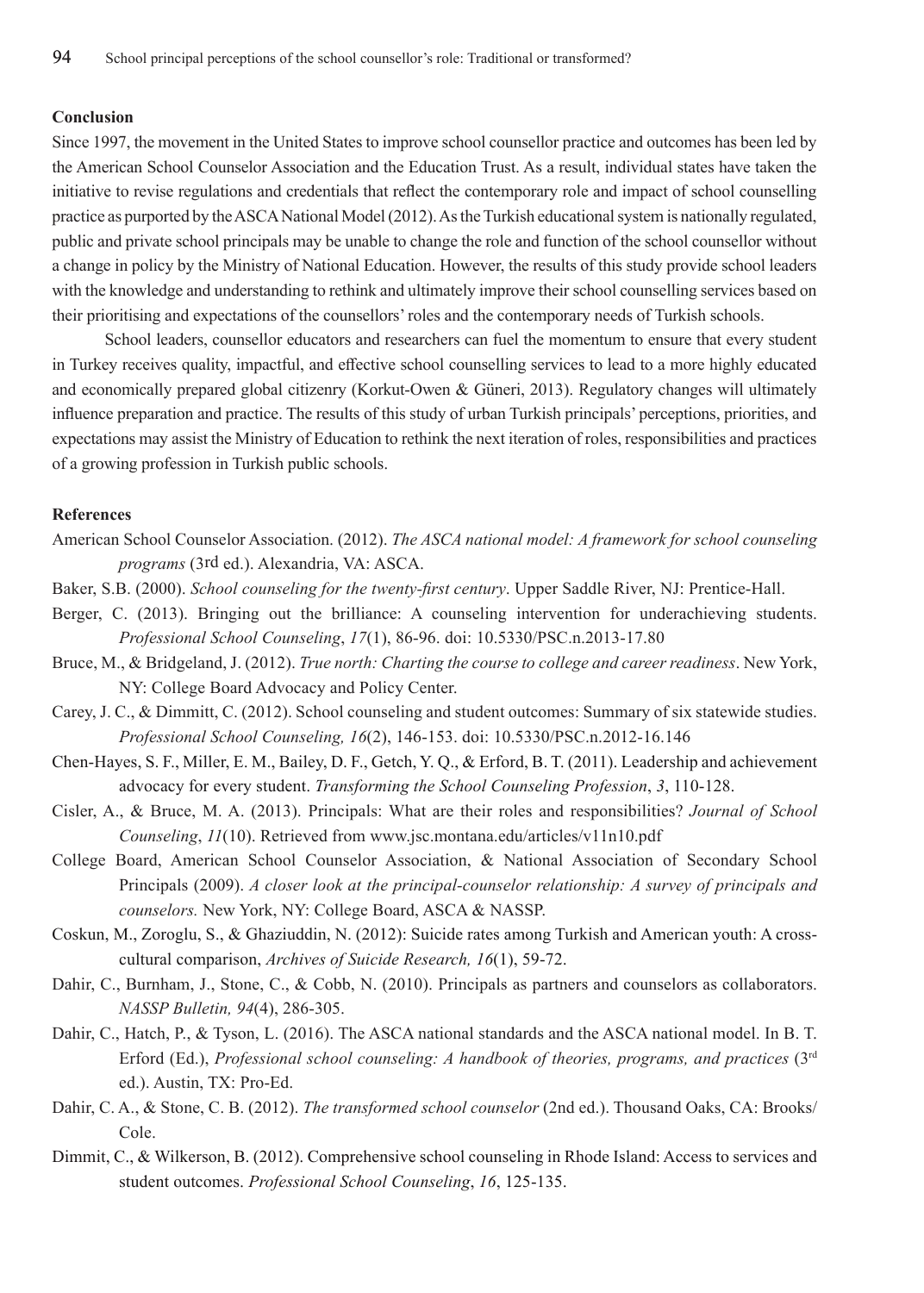- Dogan, S. (1998). Counseling in Turkey: Current status and future challenges. *Education Policy Analysis Archives, 6*(12), 1-12.
- Dogan, S. (2000). The historical development of counseling in Turkey. *International Journal for the Advancement of Counselling*, *22*(1), 57-67.
- Education Trust, National Center for Transforming School Counseling. (2009). *The new vision for school counseling: Work ready, college ready, same preparation*. Retrieved from www.edtrust.org/dc/tsc/ vision.
- Erford, B.T. (2015). *Transforming the school counseling profession*. (4th ed.). Columbus, OH: Pearson Merrill.
- Gökler, R. (2009). Okullarda akran zorbalığı. *Uluslararası İnsan Bilimleri Dergisi, 6*:2. Retrieved from http:// www.insanbilimleri.com
- Gruman, D. H., Marston, T., & Koon, H. (2013). Bringing mental health needs into focus through school counseling program transformation. *Professional School Counseling*, *16*(5), 333-341. Retrieved from http://www.schoolcounsellor.org/
- Güneri, Y. O., Büyükgöze Kavas, A., & Koydemir, S. (2007). Okul psikolojik danışmanlarının profesyonel gelişimi: Acemilikten olgunlaşmaya giden zorlu yol. R. Özyürek, F. Korkut Owen ve D. Owen (Editörler). *Gelişen psikolojik danışma ve rehberlik, meslekleşme sürecinde ilerlemeler*, 1, 139-161.
- Holcomb-McCoy, C. (2010). Involving low-income parents and parents of color in college readiness activities: An exploratory study. *Professional School Counseling, 14*(1), 115-124.
- Ilhan, T., Korkut-Owen, F., Furr S., & Parikh, S. (2012). International counseling students in Turkey and their training experiences. *International Journal for the Advancement of Counselling, 34*(1), 55-71. doi:10.1007/s10447-012-9145-9
- Kepçeoğlu, M. (1996). *Psikolojik Danışma ve Rehberlik.* Ankara: Özerler Matbaası.
- Klotz, M. B., & Canter, A. (2006). Culturally competent assessment and consultation. *Principal Leadership, 6*(8), 11–15.
- Korkut-Owen, F., & Güneri, Y. O. (2013). Counseling in Turkey. In T. H. Hohenshil, N.E. Amundson, & G. N. Spencer (Eds.), *Counseling around the world: An international handbook*, (pp. 293-302). Alexandria, VA: American Counseling Association.
- Korkut-Owen, F., Owen, D.W., & Ballestero, V. (2009). Counselors and administrators: The collaborative alliance in three countries. *Egitim Arastirmalari - Eurasian Journal of Educational Research, 36*, 23-38.
- Lapan, T. R. (2012). Comprehensive school counseling programs: In some schools for some students but not in all schools for all students. *Professional School Counseling, 16*(2), doi: 10.5330/PSC.n.2012-16.84
- Martin. P. (2015). Transforming the school counseling profession. In B.T. Erford (Ed.) *Transforming the school counseling profession* (4<sup>th</sup> ed. pp. 35-49) Columbus, OH: Pearson Merrill.
- Martin, P. J. (2004). *The school counselor's role in closing the achievement gap*. Presentation delivered at the Teaching and Learning Academy. Memphis, TN.
- Mathis, W. J., & Trujillo, T. M. (2016). *Lessons from NCLB for the Every Student Succeeds Act.* Boulder, CO: National Education Policy Center. Retrieved from http://nepc.colorado.edu/ publication/lessonsfrom-NCLB
- Myrick, R. D. (2003). *Developmental guidance and counseling: A practical approach* (4<sup>th</sup> ed.). Minneapolis, MN: Educational Media Corp.
- National Office for School Counselor Advocacy. (2010). *Eight components for college and career readiness.* New York, NY: College Board.
- Nazli, S. (2006). Comprehensive Guidance and Counselling Programme Practices in Turkey. *Mediterranean Journal of Educational Studies, 11*(1), 83-101.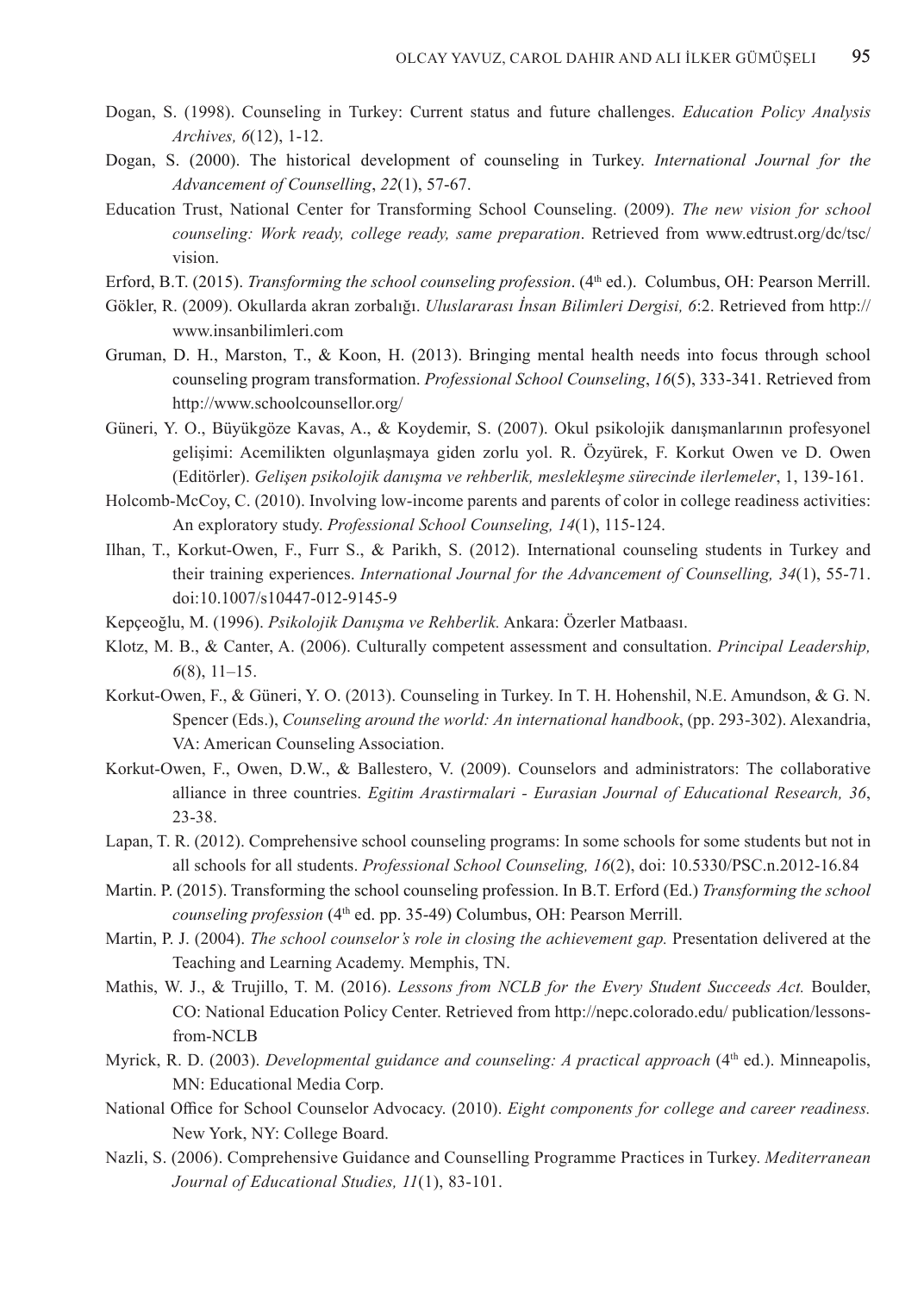- Özabaci, N., Sakarya, N., & Doğan, M. (2008). Okul yöneticilerinin okuldaki psikolojik danışma ve rehberlik hizmetlerine i̇lişkin görüşlerinin değerlendirilmesi. *Balıkesir Üniversitesi Sosyal Bilimler Enstitüsü Dergisi, Cilt 11,* Sayı 19, ss.8-22.
- Özguven, E. (1990). Ulkemizde psikolojik danisma ve rehberlik faaliyetlerinin dunu ve bugunu [The past and the present of psychological counselling and guidance activities in our country]. *Psikolojik Danisma ve Rehberlik Dergisi, 1*(1), 4-15.
- Özyürek, R. (2010). School counseling practices in Turkish universities: Recommendations for counselor educators*. Egitim Arastirmalari-Eurasian Journal of Educational Research, 39, 175-190.*
- Özoǧlu, M., Gür, B. S., & Gümüs, S. (2016). Rapid expansion of higher education in Turkey: The challenges of recently established public universities (2006–2013). *Higher Education Policy*, *29*(1), 21-39.
- Perna, L. W., & Thomas, S. L. (2008*). Theoretical perspectives on student success: Understanding the contributions of the disciplines (Vol. 34).* San Francisco, CA: Wiley Periodicals.
- Rubin, H. (2002). *Collaborative leadership: Developing effective partnerships in communities and schools.*  Thousand Oaks, CA: Corwin Press.
- Stockton, R., & Güneri, O. Y. (2011). Counseling in Turkey: An evolving field. *Journal of Counseling and Development, 89*(1), 98-104.
- Stone, C., & Clark, M.A. (2001). School counselors and principals: Powerful allies in school improvement. *Florida Educational Leadership, (2)*1, 45-51.
- Stone, C., & Dahir, C. (2016). *The transformed school counselor (*3rd ed.) Belmont, CA: Brooks/Cole, Cengage Learning.
- Tan, H. (2000). *Psikolojik Danısma ve Rehberlik.* Istanbul: Alkım Yayınevi.
- The Republic of Turkey Ministry of National Education. (2009). *The Roles and Responsibilities of Psychological Counsellor and Guidance.* Ankara: Official Communications Journal.
- The Turkish Council of Higher Education (TCHE). (2016). *Bologna Process Turkey.* Retrieved from https:// bologna.yok.gov.tr/?page=yazi&c=1&i=3.
- Turkish Psychological Counseling and Guidance Association. (2016). *Türkiye'de psikolojik danısma ve rehberlik hizmetlerinin dünü, bugünü ve yarını.* Ankara. Retrieved from http://pdr.org.tr/upload/ pdralaninintarihcesi.pdf.
- Ultanis, E. (2005*).* Türkiye'de Psikolojik Danisma ve Rehberlik (PDR) Meslegi ve Psikolojik Danisman Egitimi, *Mersin Üniversitesi Egitim Fakültesi Dergisi. Cilt 1*, Sayi 1, Haziran 2005, ss. 102-111.
- United Nations Refugee Agency. (2016). *Figures at a glance.* Retrieved from http://www.unhcr.org/figures-ata-glance.html
- Yavuz, O. (2014). Improving college readiness, pursuit, access and persistence of disadvantaged students. Dissertation study, *Rutgers Graduate School of Education, ProQuest LLC*. UMI 3637774.
- Yeşilyaprak, B. (2003). *Eğitimde Rehberlik Hizmetleri. [Guidance Services in Education*]. Ankara: Nobel Yayıncılık.

## **Authors**

**Olcay Yavuz** EdD is assistant professor and programme coordinator in the Department of Educational Leadership and Policy Studies at Southern Connecticut State University. He has extensive teaching, counselling and leadership experience in K-12 American public schools. Dr. Yavuz's research focuses on improving school effectiveness and student success through innovative school reforms and comprehensive PD models. Prior to joining the faculty at Southern, Dr. Yavuz worked at New York University and Rutgers University and helped many schools to implement and assess research supported educational programmes.

Email: yavuzo1@southernct.edu